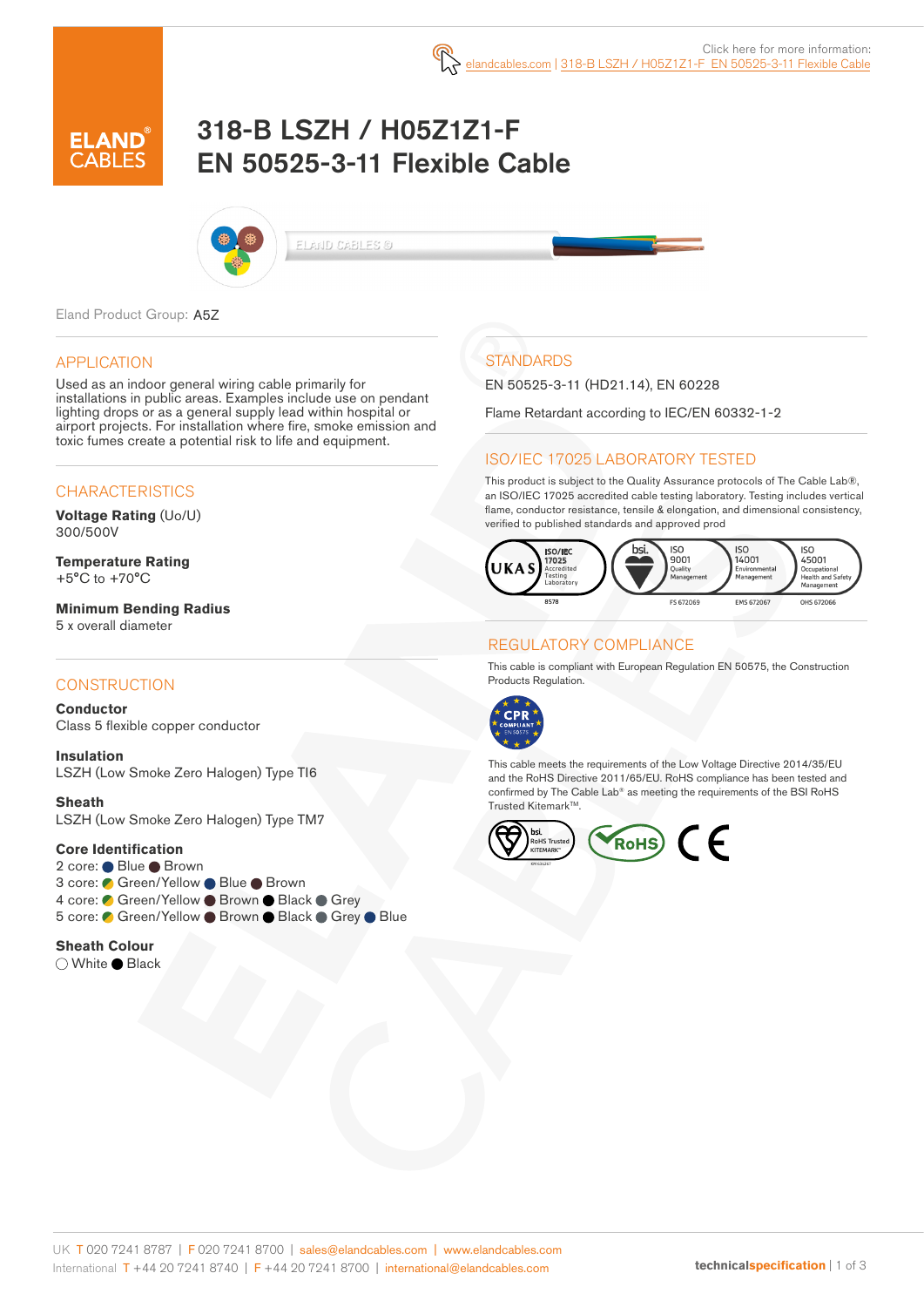# DIMENSIONS

| ELAND PART NO. | NO. OF CORES              | NOMINAL CROSS<br><b>SECTIONAL AREA</b><br>mm <sup>2</sup> | NOMINAL THICKNESS<br>OF INSULATION<br>mm | NOMINAL OVERALL<br><b>DIAMETER</b><br>mm | <b>NOMINAL</b><br><b>WEIGHT</b><br>kg/km |
|----------------|---------------------------|-----------------------------------------------------------|------------------------------------------|------------------------------------------|------------------------------------------|
| A5Z020075*     | $\overline{2}$            | 0.75                                                      | 0.6                                      | 6.3                                      | 57                                       |
| A5Z02010*      | $\mathbf{2}$              |                                                           | 0.6                                      | 6.6                                      | 65                                       |
| A5Z02015*      | $\mathbf{2}$              | 1.5                                                       | 0.7                                      | 7.4                                      | 84                                       |
| A5Z02025*      | $\mathbf{2}$              | 2.5                                                       | 0.8                                      | $\mathsf{9}$                             | 130                                      |
| A5Z02040*      | $\overline{2}$            | $\overline{4}$                                            | 0.8                                      | 10.4                                     | 180                                      |
| A5Z030075*     | $\ensuremath{\mathsf{3}}$ | 0.75                                                      | 0.6                                      | 6.7                                      | 68                                       |
| A5Z03010*      | 3                         | $\overline{1}$                                            | 0.6                                      | 7                                        | 78                                       |
| A5Z03015*      | $\ensuremath{\mathsf{3}}$ | 1.5                                                       | 0.7                                      | 8                                        | 107                                      |
| A5Z03025*      | 3                         | 2.5                                                       | 0.8                                      | 9.9                                      | 163                                      |
| A5Z03040*      | $\ensuremath{\mathsf{3}}$ | $\overline{4}$                                            | 0.8                                      | 11.1                                     | 212                                      |
| A5Z040075*     | $\overline{4}$            | 0.75                                                      | 0.6                                      | 7.3                                      | 83                                       |
| A5Z04010*      | $\overline{4}$            |                                                           | 0.6                                      | 7.9                                      | 100                                      |
| A5Z04015*      | $\overline{4}$            | 1.5                                                       | 0.7                                      | $\overline{9}$                           | 134                                      |
| A5Z04025*      | $\overline{4}$            | 2.5                                                       | 0.8                                      | 10.8                                     | 201                                      |
| A5Z04040*      | $\overline{4}$            | $\overline{4}$                                            | 0.8                                      | 12.2                                     | 290                                      |
| A5Z050075*     | 5                         | 0.75                                                      | 0.6                                      | 8.1                                      | 103                                      |
| A5Z05010*      | 5                         | $\mathbf{1}$                                              | 0.6                                      | 8.3                                      | 130                                      |
| A5Z05015*      | 5                         | 1.5                                                       | 0.7                                      | 10.4                                     | 170                                      |
| A5Z05025*      | 5                         | 2.5                                                       | 0.8                                      | 12.1                                     | 255                                      |
| A5Z05040*      | 5                         | $\overline{4}$                                            | 0.8                                      | 15                                       | 360                                      |

\*Eland Part No. shown above designate the sheath colour (\*). For each colour substitute \* for a colour code as listed below. e.g. A5Z020075WH = 0.75mm2 White

# COLOUR CODES

| <b>COLOUR</b> | White | <b>Black</b> |
|---------------|-------|--------------|
| CODE          | WH    | BK           |

# **CONDUCTORS**

Class 5 Flexible Copper Conductors for Single Core and Multi-Core Cables

| NOMINAL CROSS<br><b>SECTIONAL AREA</b><br>mm <sup>2</sup> | MAXIMUM DIAMETER<br>OF WIRES IN CONDUCTOR<br>mm | MAXIMUM RESISTANCE OF CONDUCTOR AT 20°C<br>ohms/km |  |
|-----------------------------------------------------------|-------------------------------------------------|----------------------------------------------------|--|
|                                                           |                                                 | Plain Wires                                        |  |
| 0.75                                                      | 0.6                                             | 6.3                                                |  |
|                                                           | 0.6                                             | 6.6                                                |  |
| 1.5                                                       | 0.7                                             | 7.4                                                |  |
| 2.5                                                       | 0.8                                             | $\mathcal{G}% _{0}$                                |  |
| $\overline{4}$                                            | 0.8                                             | 10.4                                               |  |
| 0.75                                                      | 0.6                                             | 8.1                                                |  |
|                                                           | 0.6                                             | 8.3                                                |  |
| 1.5                                                       | 0.7                                             | 10.4                                               |  |
| 2.5                                                       | 0.8                                             | 12.1                                               |  |
| 4                                                         | 0.8                                             | 15                                                 |  |

The above table is in accordance with EN 60228